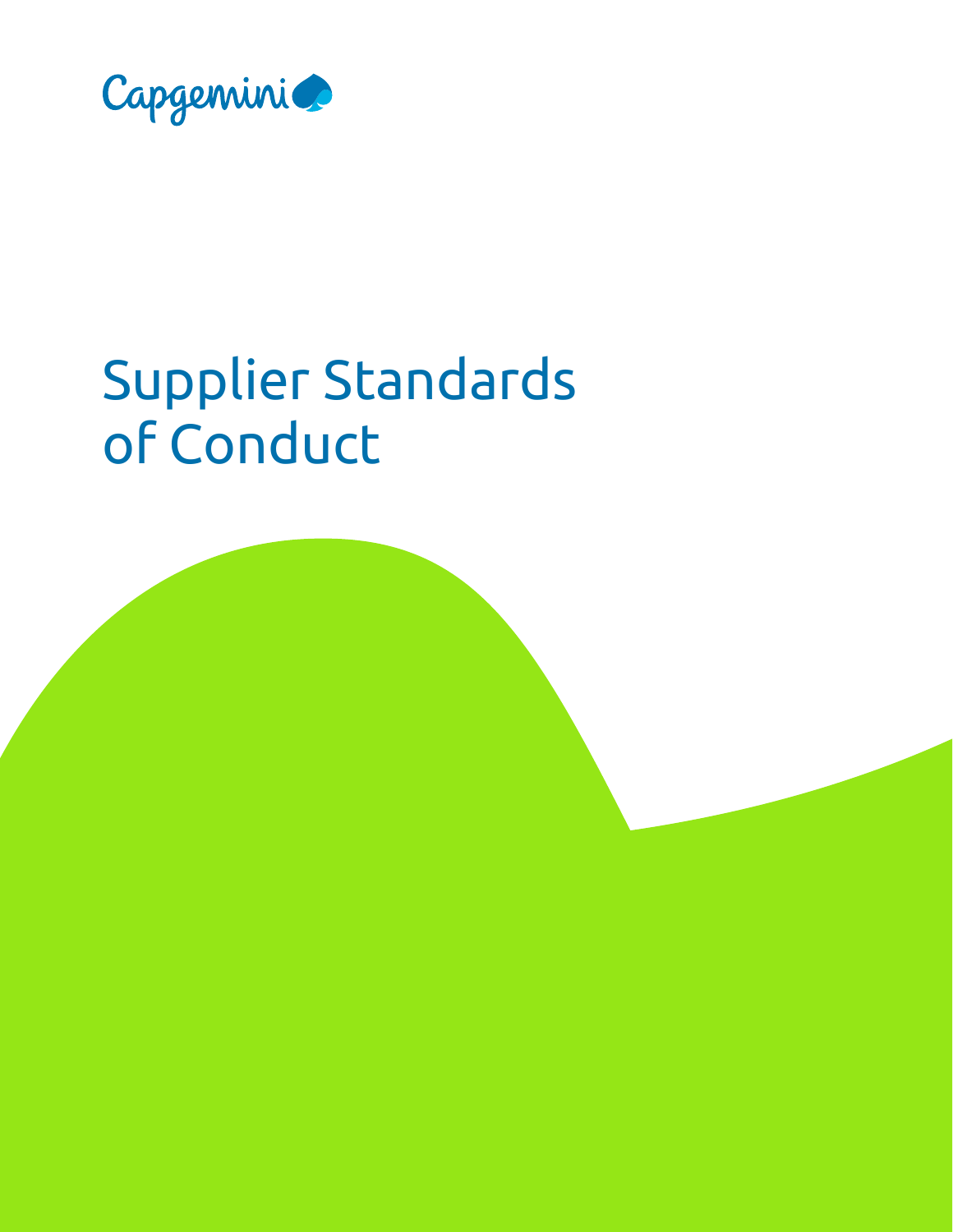# Table of Contents

| SECTION 1. |                                                                                       |
|------------|---------------------------------------------------------------------------------------|
|            |                                                                                       |
|            | Art. 1.2. Compliance with applicable international, national, state and local laws  4 |
|            |                                                                                       |
|            |                                                                                       |
|            |                                                                                       |
|            |                                                                                       |
|            |                                                                                       |
|            |                                                                                       |
|            |                                                                                       |
|            |                                                                                       |
|            |                                                                                       |
|            |                                                                                       |
|            |                                                                                       |
|            |                                                                                       |
|            |                                                                                       |
|            |                                                                                       |
|            |                                                                                       |
|            |                                                                                       |
|            |                                                                                       |
|            |                                                                                       |
|            |                                                                                       |
|            |                                                                                       |
|            |                                                                                       |
|            |                                                                                       |
|            |                                                                                       |
|            |                                                                                       |
|            |                                                                                       |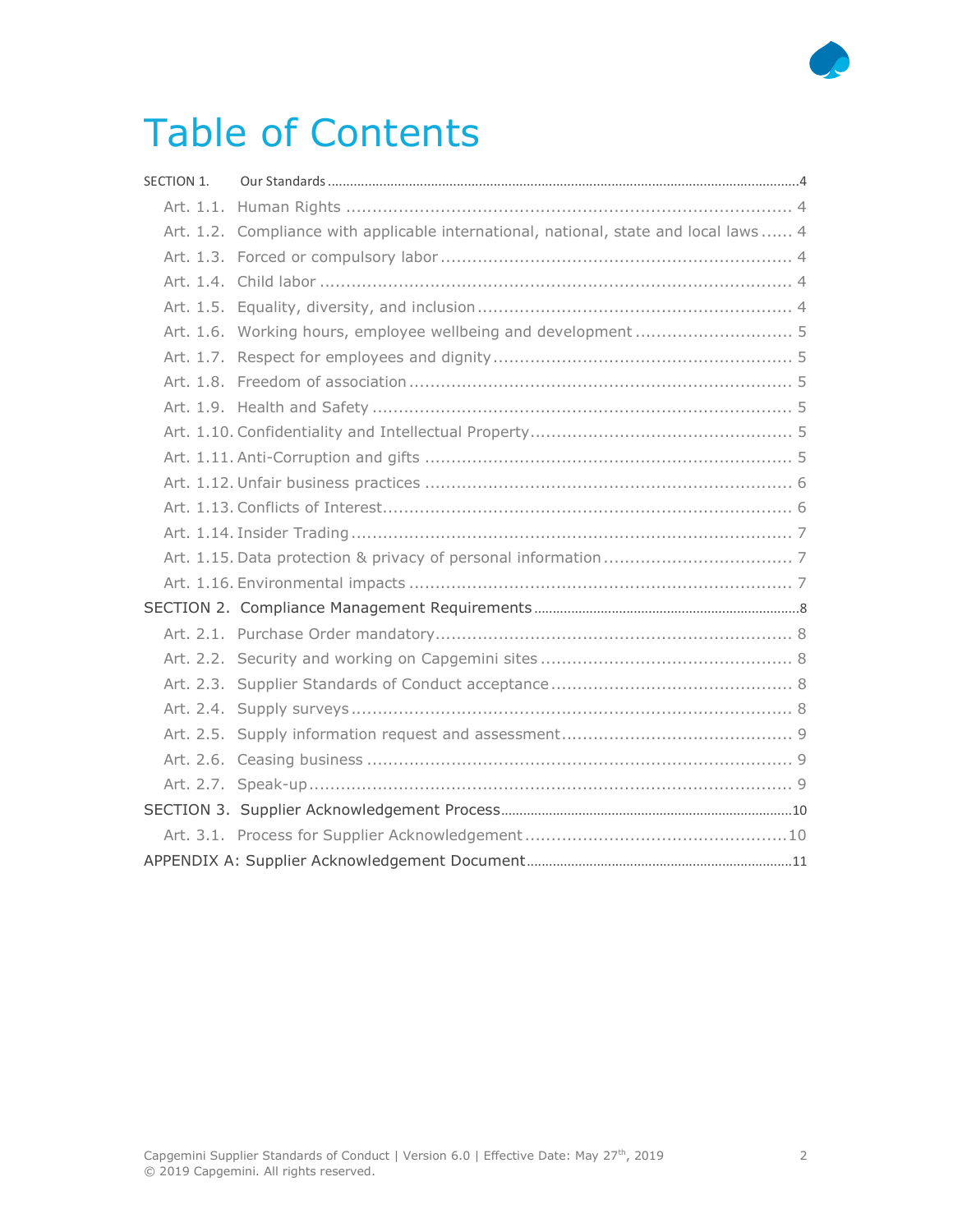

#### Introduction to Capgemini Supplier Standards of Conduct

At Capgemini, we are dedicated to delivering profitable and sustainable growth by working together with our clients to deliver value through our expertise and our business integrity. As a global company operating in more than 44 countries Capgemini strives to operate in an exemplary manner and upholds the laws and regulations of the countries in which it operates. In addition, Capgemini is a signatory to the UN Global Compact and also supports locally and globally initiatives and business standards to enhance the communities in which it lives and operates and to work in a sustainable and ethical manner.

We work with our Suppliers and other business partners to bring added value to our clients and expect our Suppliers and other business partners to comply fully with laws. It is critical to Capgemini that Suppliers, and their employees, maintain the highest ethical standards, adhere to all applicable laws, in particular, anti-corruption laws, and avoid even the perception of impropriety or conflict of interest. Indeed, our standards can be met only with your cooperation and commitment. You agree to abide by the terms of our Supplier Standards of Conduct, to monitor and audit your compliance with these Standards and acknowledge that compliance with these Standards is required to maintain your status as a Capgemini Supplier. You are responsible for ensuring that any subcontractors, agents or other third parties that you engage in your work for Capgemini, where permitted by your agreement with Capgemini, will act consistently with these Standards.

"Supplier" refers to any business, company, corporation, person or other entity that sells, or seeks to sell, any services or goods to Capgemini, including the Supplier's employees, agents, and other representatives.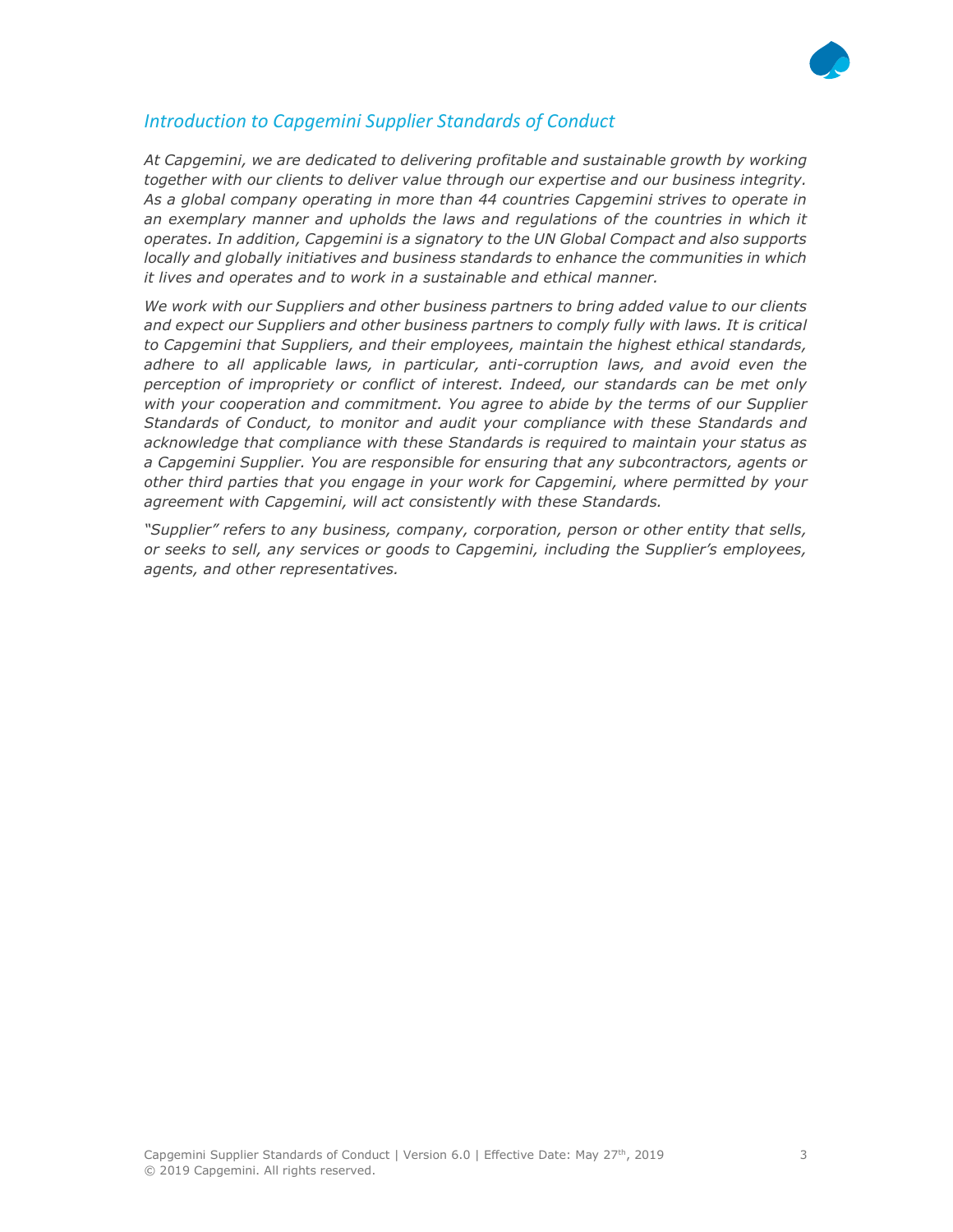# SECTION 1. Our Standards

#### Art. 1.1. Human Rights

Suppliers will respect human rights in dealing with their stakeholders at large (i.e. employees, clients, suppliers, shareholders, and communities). Suppliers will support the principles of the Universal Declaration of Human Rights.

#### Art. 1.2. Compliance with applicable international, national, state and local laws

We recognize that local customs, traditions, and practices may differ, but expect as a minimum that our Suppliers comply with local, national and international applicable laws, including (but not limited to) all anti-corruption, competition, export control, environmental, health and safety, data protection and labor laws and to monitor compliance with applicable laws. We expect Suppliers to support International Labor Organization core conventions on labor standards.

Your company is a long-time supplier of Capgemini. You learn that one of your shareholders has just been placed on a sanctions list by the United States' OFAC. What should you do?

You should disclose it officially to Capgemini. Capgemini's legal department will work with your company to determine the consequences this may have on the trusted relationship developed over the years and assess the best way to maintain the relationship in compliance with export control rules.

#### Art. 1.3. Forced or compulsory labor

Supplier must not use forced, bonded, or compulsory labor, and employees must be free to leave their employment after reasonable notice. Employees must not be required to lodge deposits, money, or papers with their employer unless required by applicable law.

#### Art. 1.4. Child labor

Supplier will not use child labor.

The term "child" refers to any person under the age of 15 (or 14 where the law of the country permits), or under the age for completing compulsory education, or under the minimum age for employment in the country, whichever is greatest. Supplier may participate in workplace apprenticeship programs, which comply with all laws and regulations. Workers under the age of 18 shall not perform work that is likely to jeopardize the health or safety of young workers.

#### Art. 1.5. Equality, diversity, and inclusion

Supplier will not discriminate in hiring, compensation, access to training, promotion, and termination of employment or retirement on grounds of social, cultural, ethnic or national origins, religious or other beliefs, caste, gender, marital status, pregnancy status, sexual orientation, disability, age, and trade union membership. Suppliers should promote diversity and inclusion.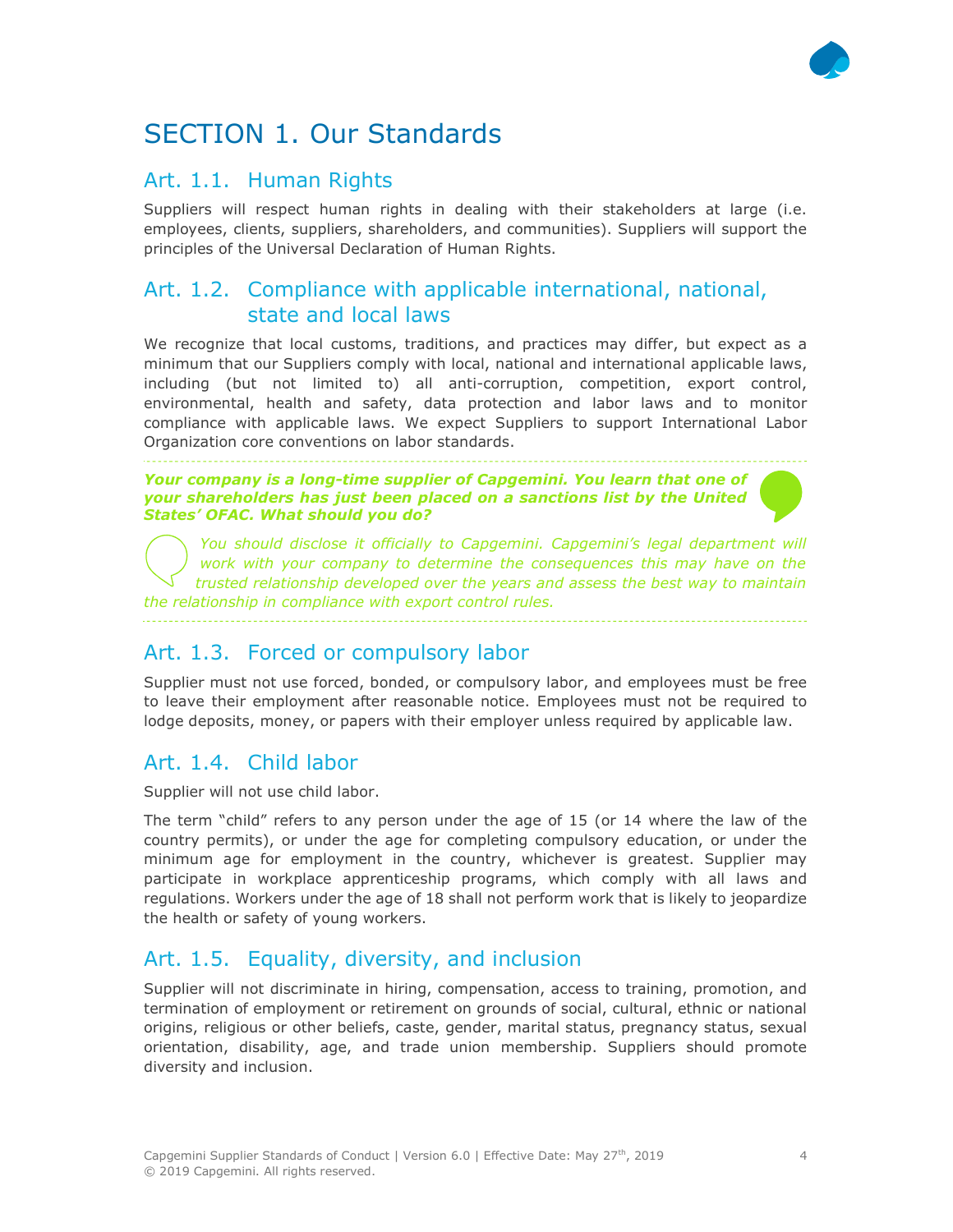

Supplier will comply with all applicable wage and working hours laws and regulations. Workers will not be required to work more than the lesser of the legally permitted maximum number of hours a week or 60 hours a week, including overtime, except in extraordinary circumstances. Workers will be allowed at least 1 day off per 7-day week. Workers will be paid at least the minimum wage and compensated for overtime hours where required by applicable laws and regulations.

Where applicable, Suppliers should give consideration to promoting work/life balance, training, and personal development of employees.

#### Art. 1.7. Respect for employees and dignity

Supplier will treat employees with respect and dignity and will not use physical or verbal abuse or other harassment and any threats or other forms of intimidation are prohibited.

#### Art. 1.8. Freedom of association

Supplier will respect the right of their employees to join (or refrain from joining) workers organizations, including trade unions, and entering into collective bargaining, as permitted by law.

#### Art. 1.9. Health and Safety

Supplier will provide a healthy and safe working environment for all employees, in accordance with international standards and laws. This includes making sure that adequate facilities, training and access to safety information are provided. All applicable health and safety policies, procedures and guidelines must be adhered to. Where Suppliers work on Capgemini premises, or on behalf of Capgemini, for example in the use, handling, transport or disposal of hazardous materials, or the disposal of electronic equipment, they must confirm that they understand their obligations. They must also confirm that they have management processes and controls in place, and where applicable, agree to be fully responsible for any liability resulting from their actions.

#### Art. 1.10. Confidentiality and Intellectual Property

Supplier and their contractors and employees will maintain confidentiality with regard to all Capgemini confidential and business sensitive information (usually under a Non-Disclosure Agreement) they have access to, in accordance with applicable laws or applicable contractual engagement. Supplier will protect all intellectual property belonging to Capgemini, our customers, other Suppliers and individuals.

#### Art. 1.11. Anti-Corruption and gifts

As a Capgemini Supplier, you understand your obligation to maintain the highest standards of integrity in all business interactions worldwide. Any and all forms of corruption, such as bribery, extortion or embezzlement, are strictly prohibited.

Capgemini defines bribery or a bribe as "offering anything at any time in order to obtain an undue advantage." The offering of "anything" can take many forms, from money (whether in the form of cash, wire transfer or otherwise) to benefits in-kind, such as entertainment, travel, upgrade to first class airfares, side trips to holiday resorts, sponsorship and employment of relatives or friends. The "undue advantage" can take many forms such as a preferential treatment, the conclusion of a contract, the disclosure of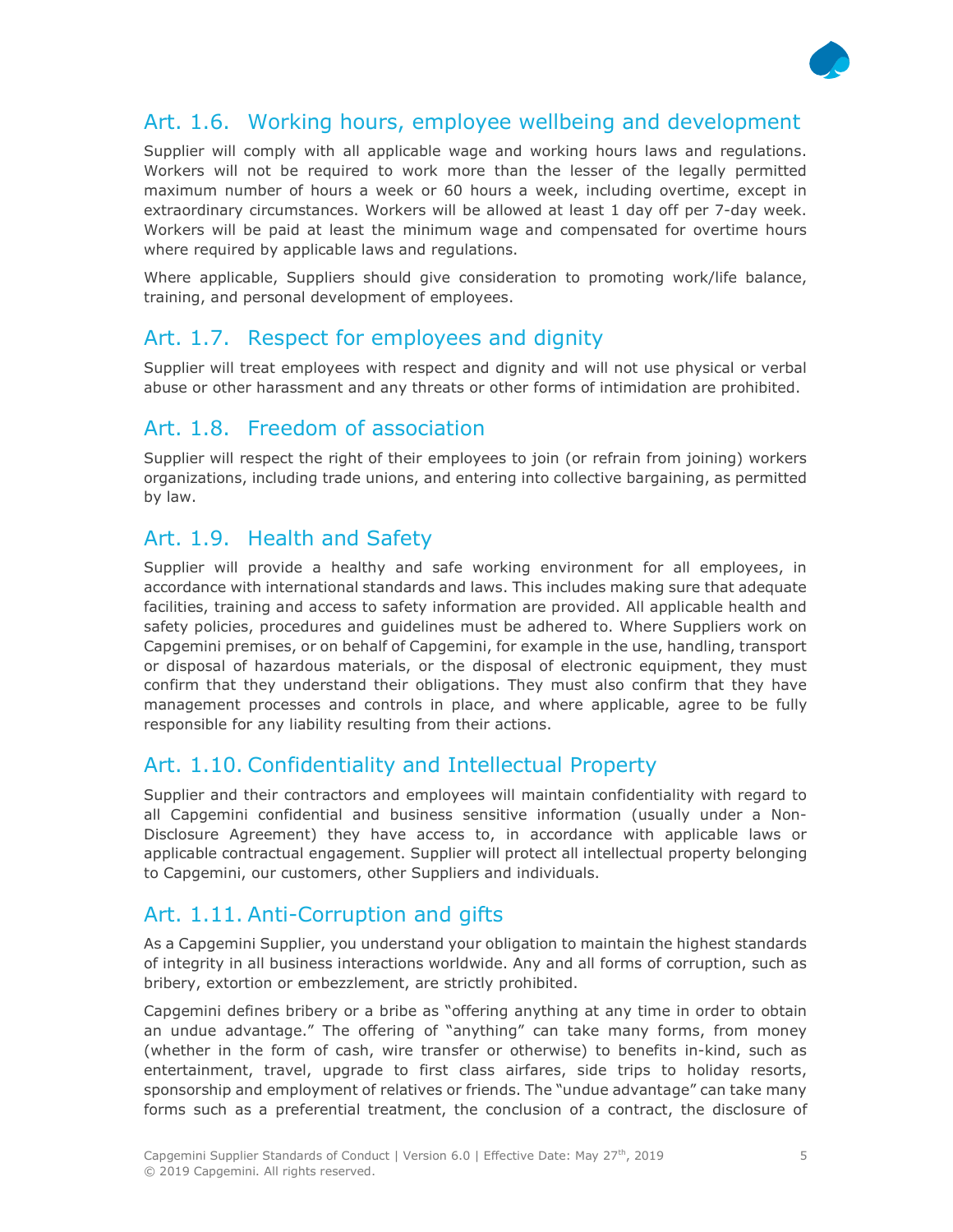

confidential information, a customs exemption, or a waiver of penalty following a tax investigation and generally influencing an individual in the exercise of his or her duties.

You will act consistently with Capgemini's reasonable directions with regard to anticorruption policies and will implement adequate procedures for Suppliers' employees to comply with applicable anti-corruption laws.

As a Capgemini Supplier, unless informed beforehand and approved by Capgemini management, you will not offer, promise or provide to any Capgemini employee a kickback, favor, gratuity, entertainment or anything of value to obtain favorable treatment from Capgemini. Capgemini employees are similarly prohibited from soliciting such favors from you. This restriction extends to any family members and relatives of both you and Capgemini employees.

Capgemini has launched a call for tenders to select suppliers on a project. It is a promising contract and you want your company to be selected by Capgemini. The dates of the French Open, Roland Garros are approaching, and your company sponsors this prestigious tournament. After the tender has been launched, member of the Capgemini bid team, asks you for two invitations. Should you provide them?

You should not proceed with such invitation. Doing it would be considered as a gift, and in the context of a call for tenders, it could be considered as an attempt to corrupt the Capgemini Project Manager. If you decide to proceed with such invitation, the Capgemini Project Manager will be obliged to report it to his BU Manager in writing, and it could lead to the exclusion of your company from the call for tenders and future projects.

#### Art. 1.12. Unfair business practices

Supplier will comply with all applicable competition laws and in particular not fix prices, rig bids, allocate customers or markets or exchange current, recent, or future pricing information with your competitors.

#### Art. 1.13. Conflicts of Interest

Capgemini requires its Suppliers' to be free from any conflicts of interest. A conflict of interest describes any circumstance that could cast doubt on your ability to act with total objectivity with regard to Capgemini's interests. Conflict of interest situations may arise in many ways. If you feel that you have an actual or potential conflict with Capgemini or any of its employees, you must disclose such conflict to Capgemini management.

Your cousin is a Project Manager working for Capgemini and is part of the bid team in charge of selecting new suppliers for a certain project. You want your company to be selected to work on that very same project. What should you do?

You and your cousin should disclose your relationship to the bid team, and your cousin should not be part of the discussions or selection of the suppliers for the project on which you are bidding. If you fail to disclose the relationship and your company is selected, Capgemini may later, if discovered, decide to terminate the contract, request damages from your company and sanction your cousin.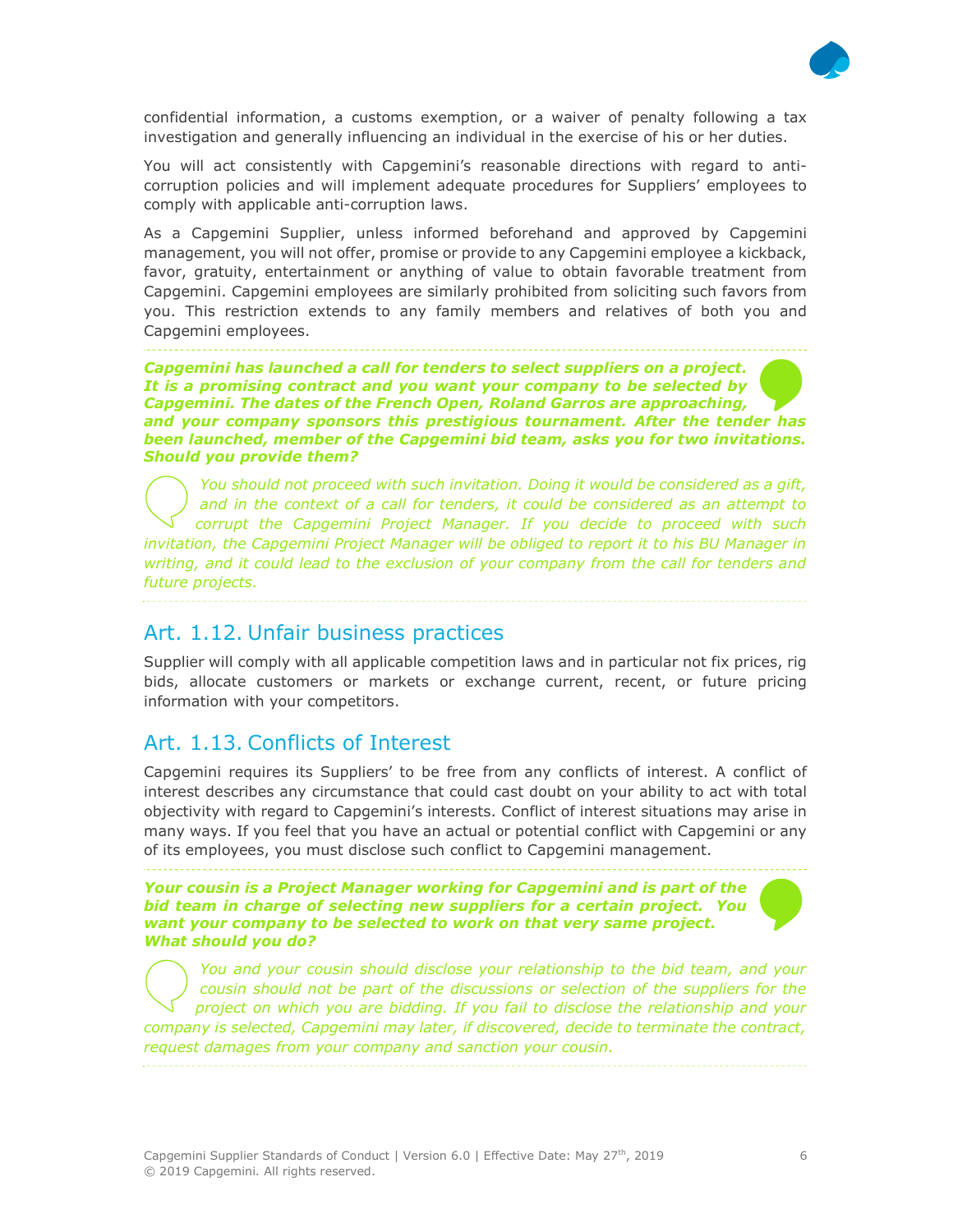

If you are aware of material, non-public information relating to Capgemini, its business, its customers or any other business partner, you must not buy or sell securities or engage in any other action to take advantage of that information, including passing that information on to others.

#### Art. 1.15. Data protection & privacy of personal information

Supplier will protect personal data and comply with all data protection laws. Supplier will secure Capgemini data against unauthorized access or use.

#### Art. 1.16. Environmental impacts

We expect our Suppliers to conduct their relationship with us, and with our clients, partners and other Suppliers, in compliance with the Capgemini Group Environmental Policy Statement<sup>1</sup> set out below.

Our way of working has implications and opportunities for our Suppliers. For example, we expect our Suppliers and their subcontractors to help us meet our environmental targets, and where appropriate, to participate in our people and community activities.

In every procurement transaction, we will be looking at our supply chain to identify products and services that help us achieve our environmental targets, which include:

- Using more recycled products, or products with high recycled content,
- Improving efficiency in the use of finite or scarce resources (such as energy, water, raw materials),
- Reducing our energy consumption and ensuring energy efficiency,
- Minimizing transportation and logistics activity, particularly wasted journeys,
- Reducing travel,
- Reducing waste and ensuring its proper disposal,
- Protecting biodiversity,
- Minimizing other environmental impacts such as noise, water and ground pollution,
- Where appropriate, our Supplier and product selection procedures consider whole life costs.

<sup>1</sup> https://www.capgemini.com/resources/group-environmental-policy/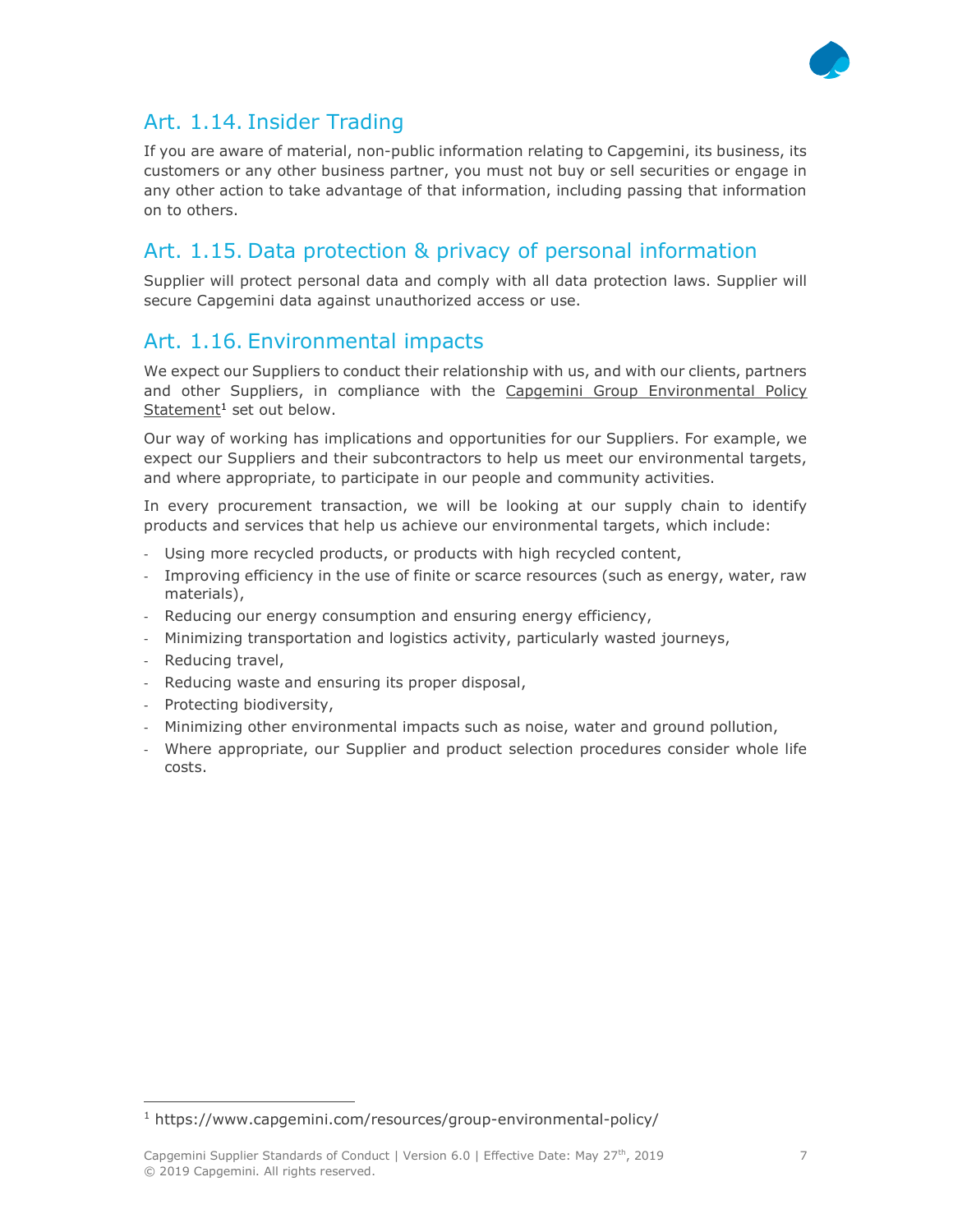### SECTION 2. Compliance Management Requirements

In addition to the Capgemini Supplier Standards of Conduct, we also expect our suppliers to work with us based upon the compliance management principles set out below:

#### Art. 2.1. Purchase Order mandatory

Capgemini operates to a "Purchase Order Mandatory" policy so that we will order products or services with the issue of a Purchase Order and payment will only be made when a reference is made to a valid Purchase Order number. You should not start work without a Purchase Order. If you do start work without a Purchase Order, Capgemini may not pay you.

Exceptions to this policy have to be agreed and approved with Capgemini Group Procurement before entering into a business relationship.

Capgemini expects its Suppliers to contract with us using Capgemini standard terms and conditions.

#### Art. 2.2. Security and working on Capgemini sites

You shall conduct your business in a secure manner with all reasonable measures for minimizing Capgemini's exposure to security threats such as terrorism, crime, and pandemics.

When visiting or working at Capgemini locations, you will abide by Capgemini's health and safety and security requirements, and when working on a Capgemini client site will follow their health and safety and security requirements.

Should you become aware of any health and safety or security concerns when working with Capgemini you will report them promptly to the appropriate person or through the appropriate reporting channel.

#### Art. 2.3. Supplier Standards of Conduct acceptance

By providing services to Capgemini, the Supplier formally agrees with the Standards set out in this document. Suppliers are kindly requested to send to Capgemini Procurement the completed form attached as Appendix A, acknowledging the understanding and acceptance of the Supplier Standards of Conduct. This form should be completed, signed and scanned into a PDF document and should be sent to the following email address: supplierresponse.in@capgemini.com

#### Art. 2.4. Supply surveys

In addition to the above, we may perform periodic surveys to assess our supply base, support regional government requirements and initiatives, understand our Supplier diversity community and environmental impact, and your overall compliance with the principles set out in this document. You will be informed when such surveys are released and will be given a reasonable amount of time to provide your answers. Failure to respond to the survey will constitute a breach of the Supplier Standards of Conduct.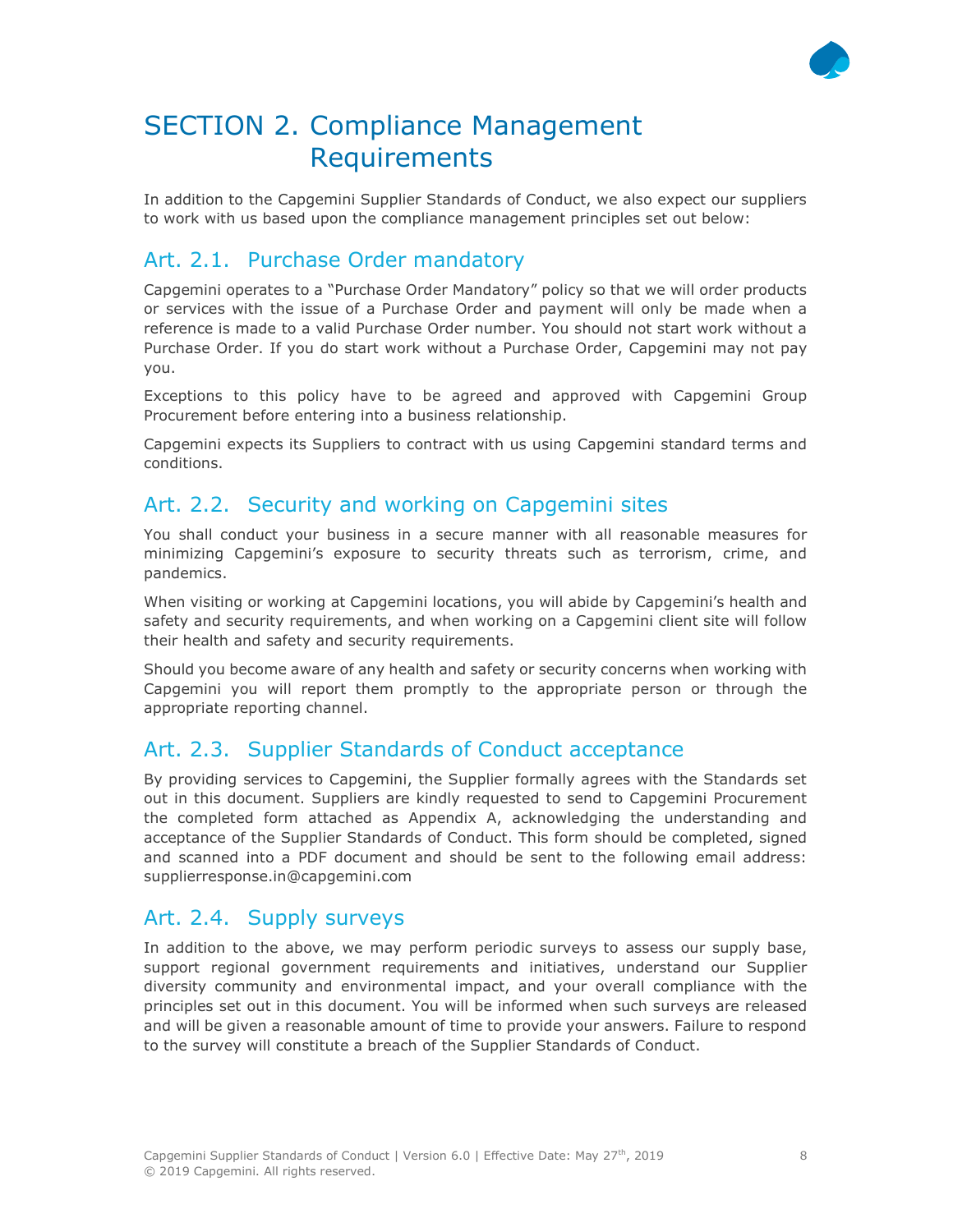

#### Art. 2.5. Supply information request and assessment

As part of our procurement review activities, we may conduct audits and reviews of our Suppliers against our requirements. We expect your company to support us in these exercises at no charge to Capgemini. We will ask you to provide us with reasonable access to all relevant information and potentially access to your premises, so that we can assess your performance, and that of your subcontractors.

In addition, we may request an audit where concerns have been raised of non -compliance or where we wish to understand your compliance better.

#### Art. 2.6. Ceasing business

We reserve the right to cease business with the Supplier or suspend a bid process if a satisfactory agreement cannot be reached with a Supplier in areas of risk, if the Supplier fails to comply with our requests for information, or if it cannot meet Capgemini Supplier Standards of Conduct.

#### Art. 2.7. Speak-up

Capgemini operates in an ethical manner. As a Capgemini suppler, if you are concerned that we are not supporting our standards in this area, we encourage you to notify us of any known or suspected improper behavior in your dealings with our company or our company employees or agents by reporting your concern using SpeakUp feature via www.capgemini.com/speakup.

SpeakUp is a web and phone-based ethics concerns reporting and incident management tool, operated by an independent service provider, and made available by Capgemini to its employees, external consultants, contractors, agency staff, customers, suppliers, and business partners and those of its affiliates. SpeakUp is voluntary, confidential, and allows anonymity unless not permitted by a country's local law.

SpeakUp is a commitment from Capgemini endorsed by all members of the Board of Directors of Capgemini SE and members of the Group Executive Board (GEB) as part of their individual and collective support to the provisions of the Code of Business Ethics: to listen to your voice when you raise it in good faith.

SpeakUp empowers whistleblowers to report concerns and ask for advice and guidance about actions or behaviors that are:

- (i) not aligned with our Values, our Code of Business Ethics and related ethics & compliance policies,
- (ii) not in compliance with applicable laws, or
- (iii) that may significantly affect the vital interests of Capgemini and its affiliates.

Capgemini has launched a call for tenders to select suppliers on a project. It is a promising contract and you want your company to be selected by Capgemini. The dates of the French Open, Roland Garros are approaching, and your company sponsors this prestigious tournament. After the tender has been launched, member of the Capgemini bid team, asks you for two invitations. Should you provide them?

You should not provide such invitations. Doing so would be considered as a gift, and in the context of a call for tenders, it could be considered as an attempt to corrupt the Capgemini Project Manager. If an employee of Capgemini makes such request, you should disclose it to Capgemini either directly, or using Speak-up. Capgemini will ensure that your company does not suffer from retaliation because of such disclosure.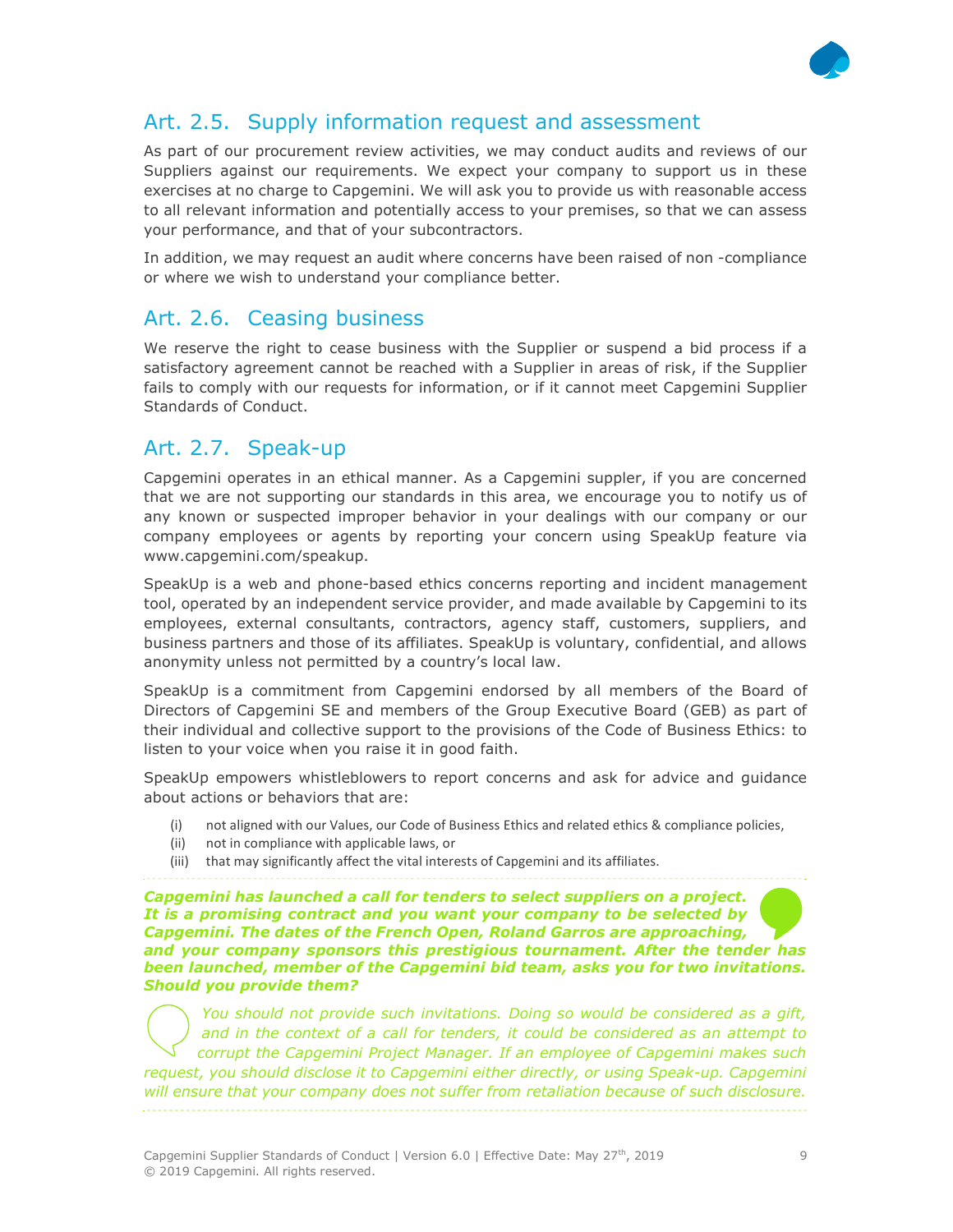

#### Art. 3.1. Process for Supplier Acknowledgement

All suppliers are required to formally acknowledge their compliance with the requirements set out in this document. This supplier acknowledgment is a contractual commitment that is in addition to any other contracts or terms and conditions between any Capgemini entity and the supplier.

Supplier acknowledgment shall be provided through the signature of the acknowledgment document attached as Appendix A to this document by an authorized representative of the company. This signed acknowledgment should either be mailed to the Capgemini procurement contact for the supplier or scanned and emailed to supplierresponse.in@capgemini.com.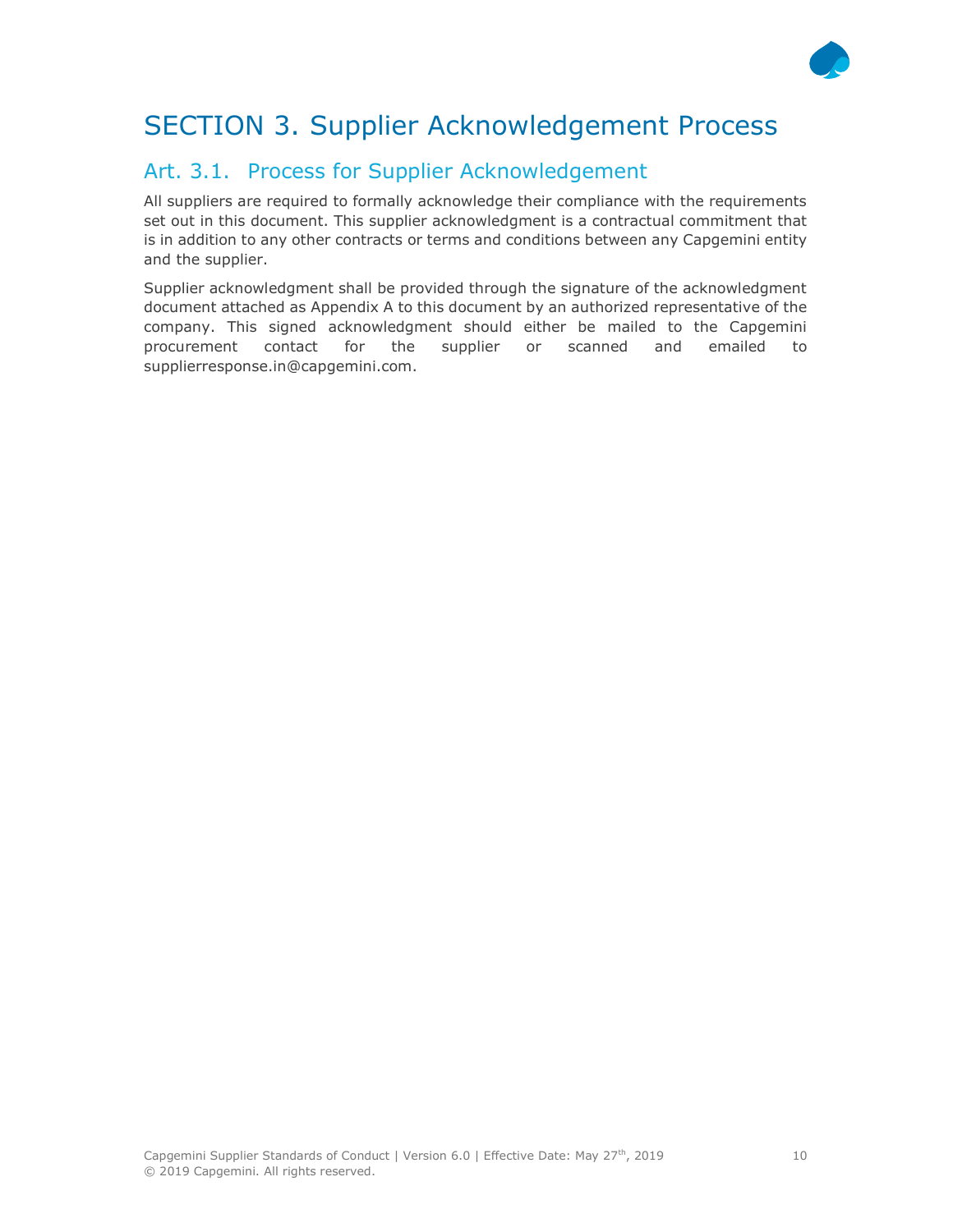

## APPENDIX A: Supplier Acknowledgement Document